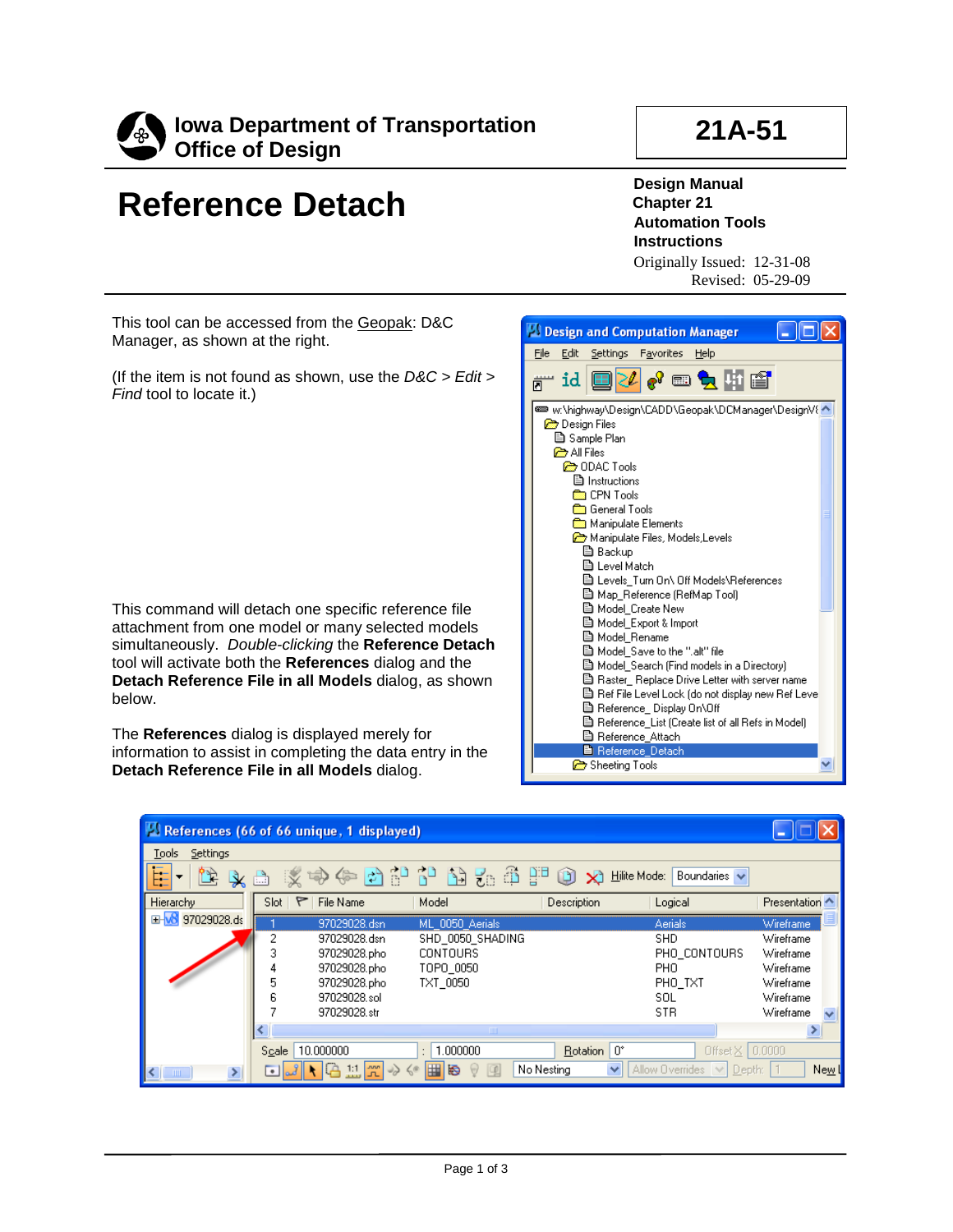When the check-box is *checked*,  $(\boxtimes)$ , for the **Use File and Model Name** option in the **Detach Reference File in all Models** dialog, (shown below), the **Logical Name** fields are "grayed out", making them unavailable. When the program starts, this check-box is *checked*, ( $\boxtimes$ ), by default. When *checked*, this forces the use of the **File Name** and **Model Name** fields. Selections in the **File Name** and **Model Name** fields are made from the *drop-down* option lists.

When the Use File and Model Name check-box is NOT *checked*, ( $\square$ ), the Logical Name fields become available and the **File Name** and **Model Name** fields then become "grayed out" and unavailable . The default information displayed in the **Logical Name** data entry fields will be for the Reference File attachment in Slot # 1, as shown in the **References** dialog above. This data should be changed, as necessary.

Using either option, (**Logical Name** or **File and Model Name**), one reference attachment must be selected to be detached.

**NOTE:** If the correct model names do not appear in the Model Name list, cancel the program and start again.

**NOTE:** If the file is a V7 upgrade file, the Default model may display as blank, with no model name, in which case you should use the Logical Name option to select the reference file.

| <b>Detach Reference File in all Models</b>                                                   |                               |  |  |  |  |  |
|----------------------------------------------------------------------------------------------|-------------------------------|--|--|--|--|--|
| <b>▽</b> Use File and Model Name<br>Logical Name<br>Aerials<br>Logical Name:<br>Slot Number: |                               |  |  |  |  |  |
| File and Model Name<br>File Name                                                             | Model Name                    |  |  |  |  |  |
|                                                                                              | Select Models<br>Cancel<br>OK |  |  |  |  |  |